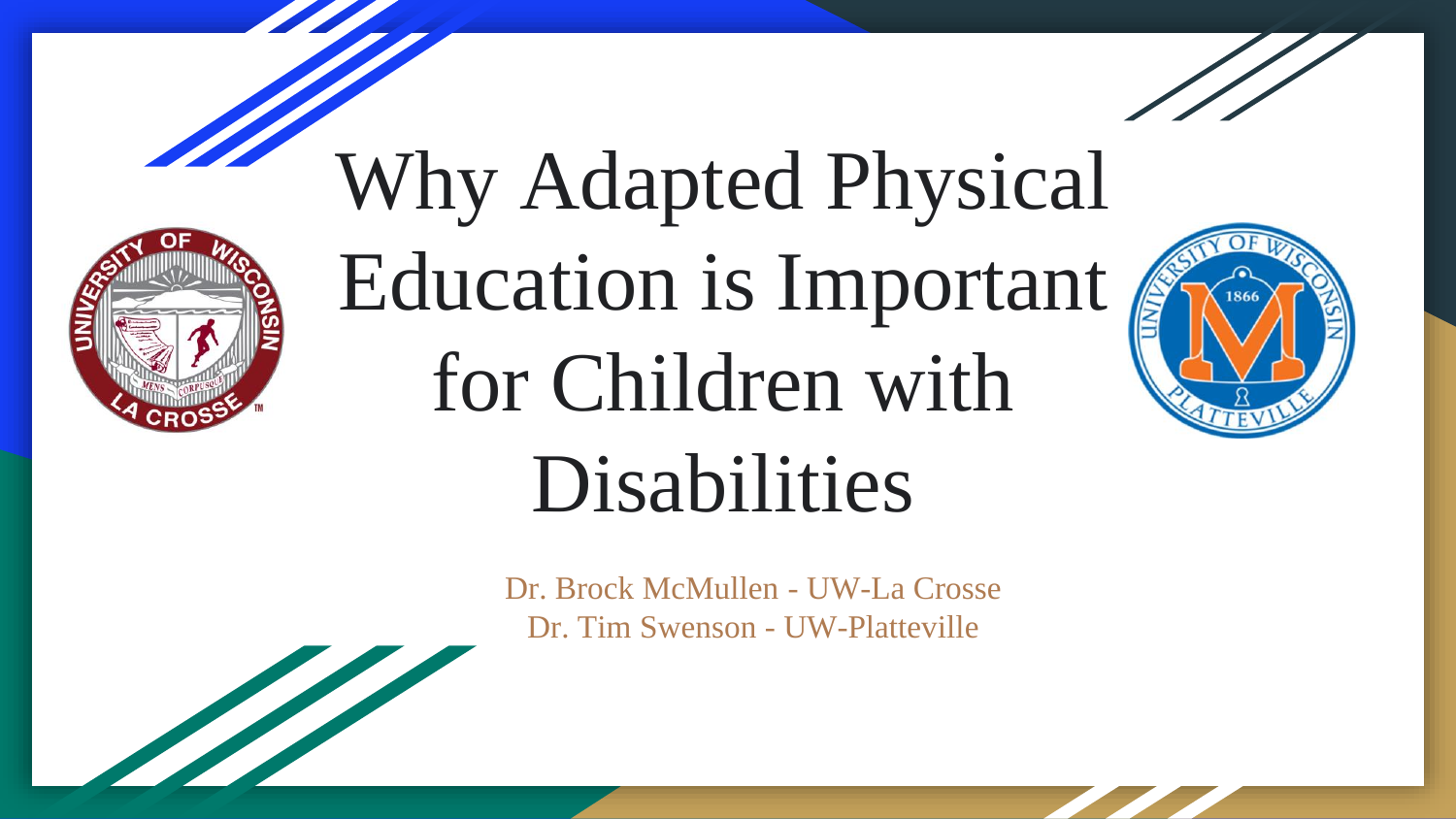#### The Law

Federal Register (2006)

§ 300.39 (1) Special education means specially designed instruction, at no cost to the parents, to meet the unique needs of a child with a disability, including—

(i) Instruction conducted in the classroom, in the home, in hospitals and institutions, and in other settings; and

(ii) **Instruction in physical education.**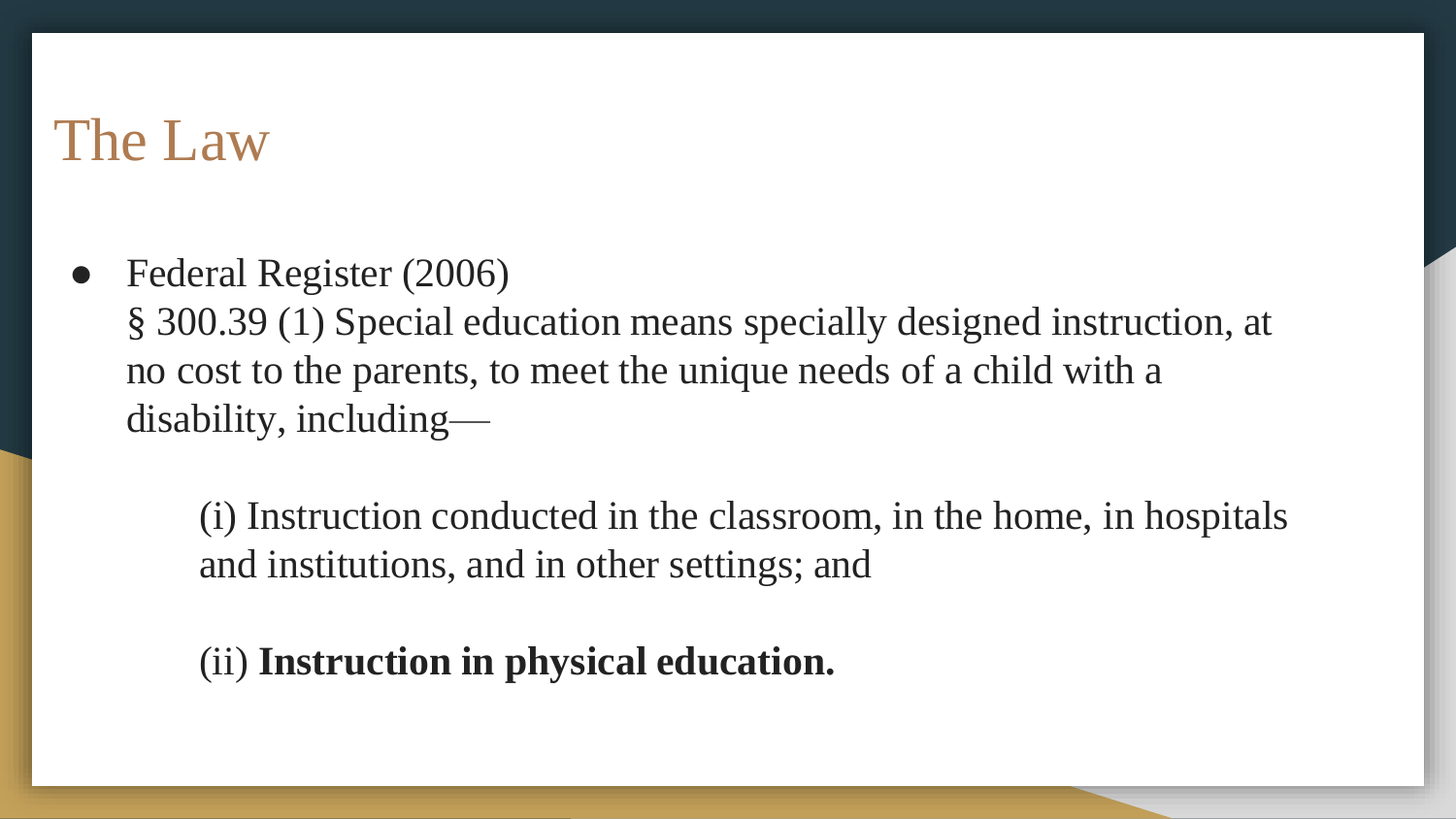#### Adapted vs. Adaptive

APE - Adapted Physical Education

Adapt**ed** - how an activity is modified so a student with a disability or anyone can succeed, be safe, and have a meaningful experience.

Adaptive - term aligned with behavior; may also be used to describe types of assistive devices.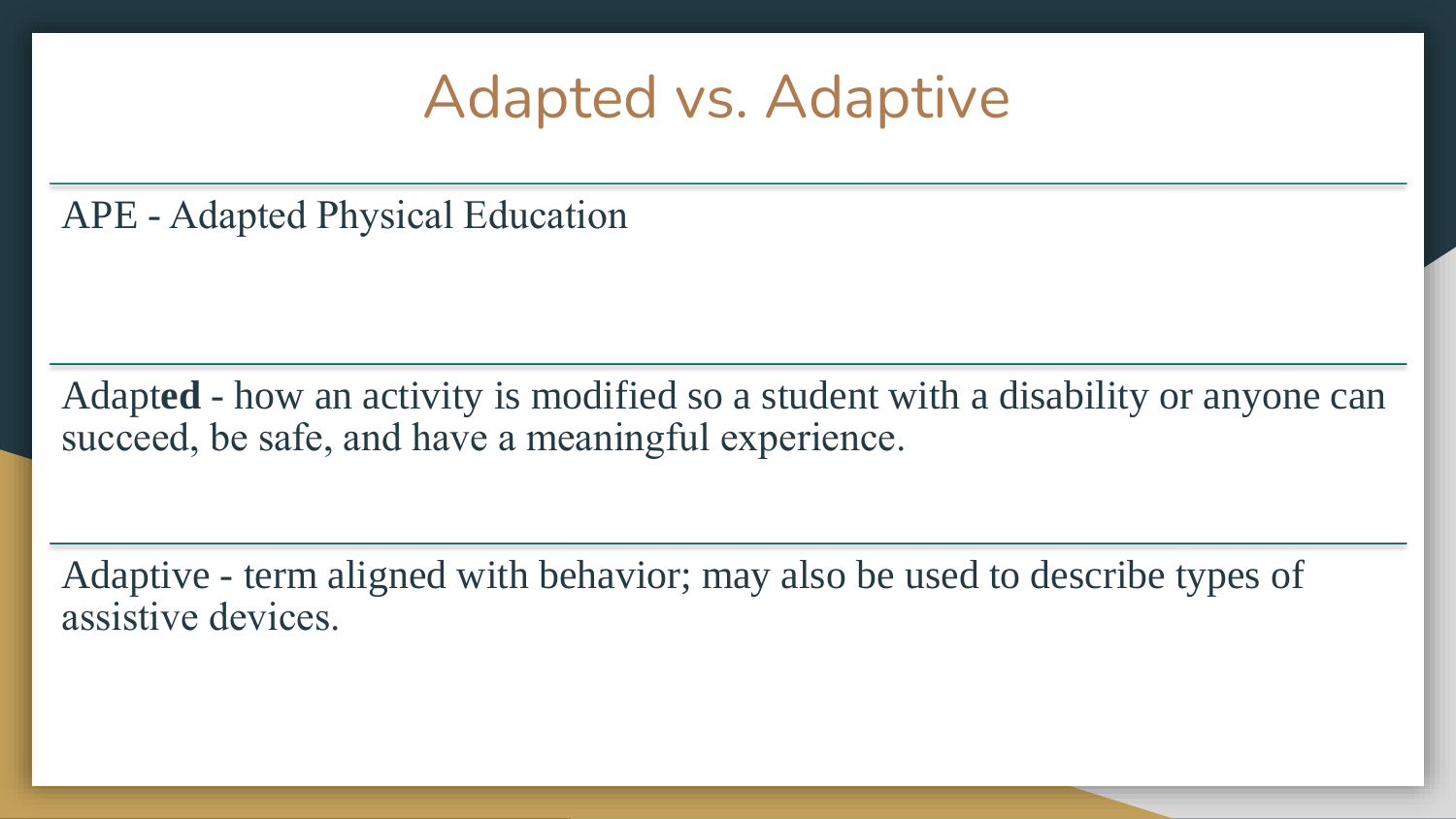#### Specially Designed Physical Education

Specially Designed Physical Education is Adapted Physical Education

• This is also referred to as Adaptive Physical Education (APE) in our state statue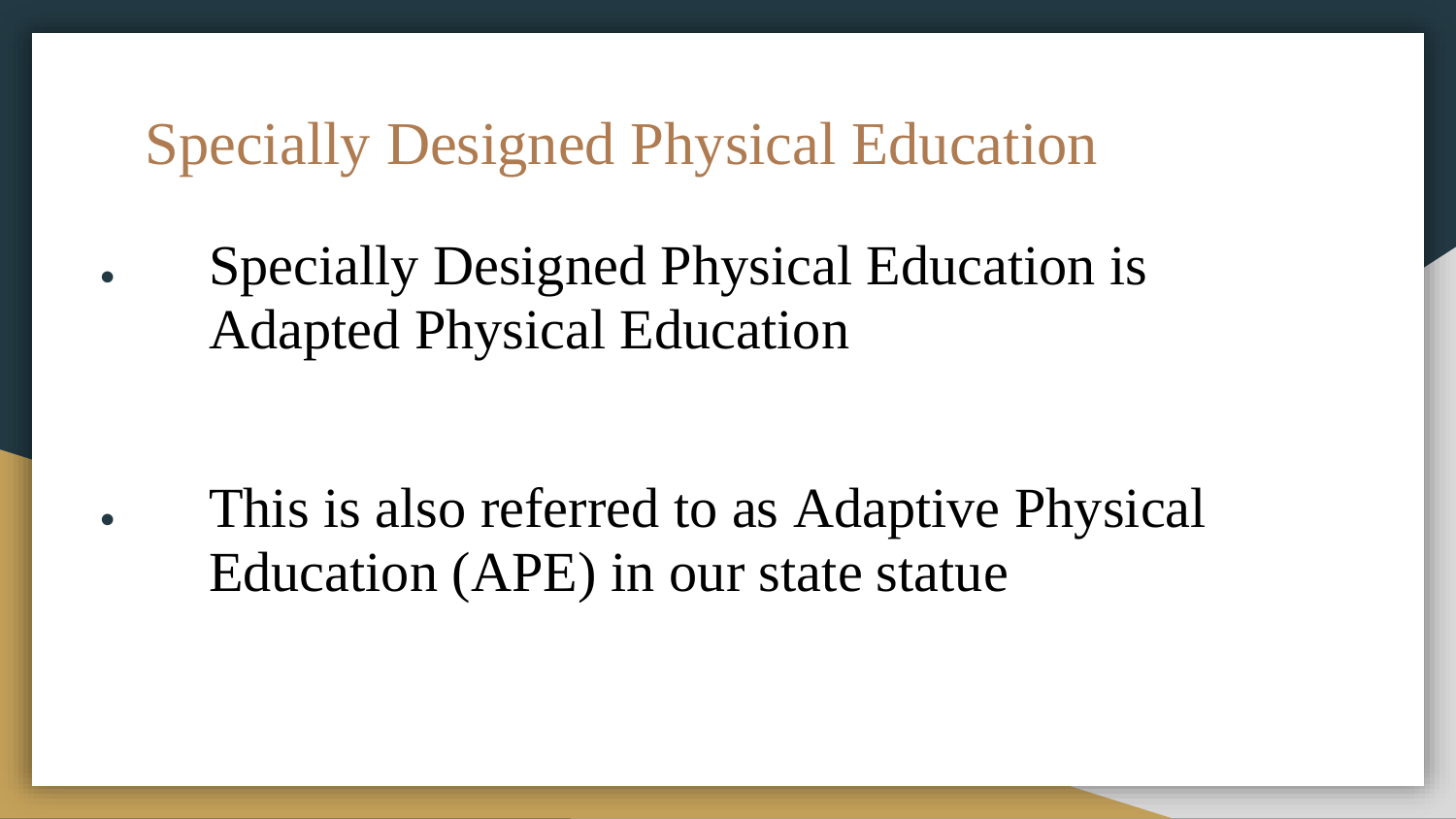#### Benefits of Physical Education for Children with Special Needs

• Physical Improvements

• Cognitive and Mental Improvements in Confidence and Well-Being

• Behavioral Improvements in Attention, Relationships, and Academics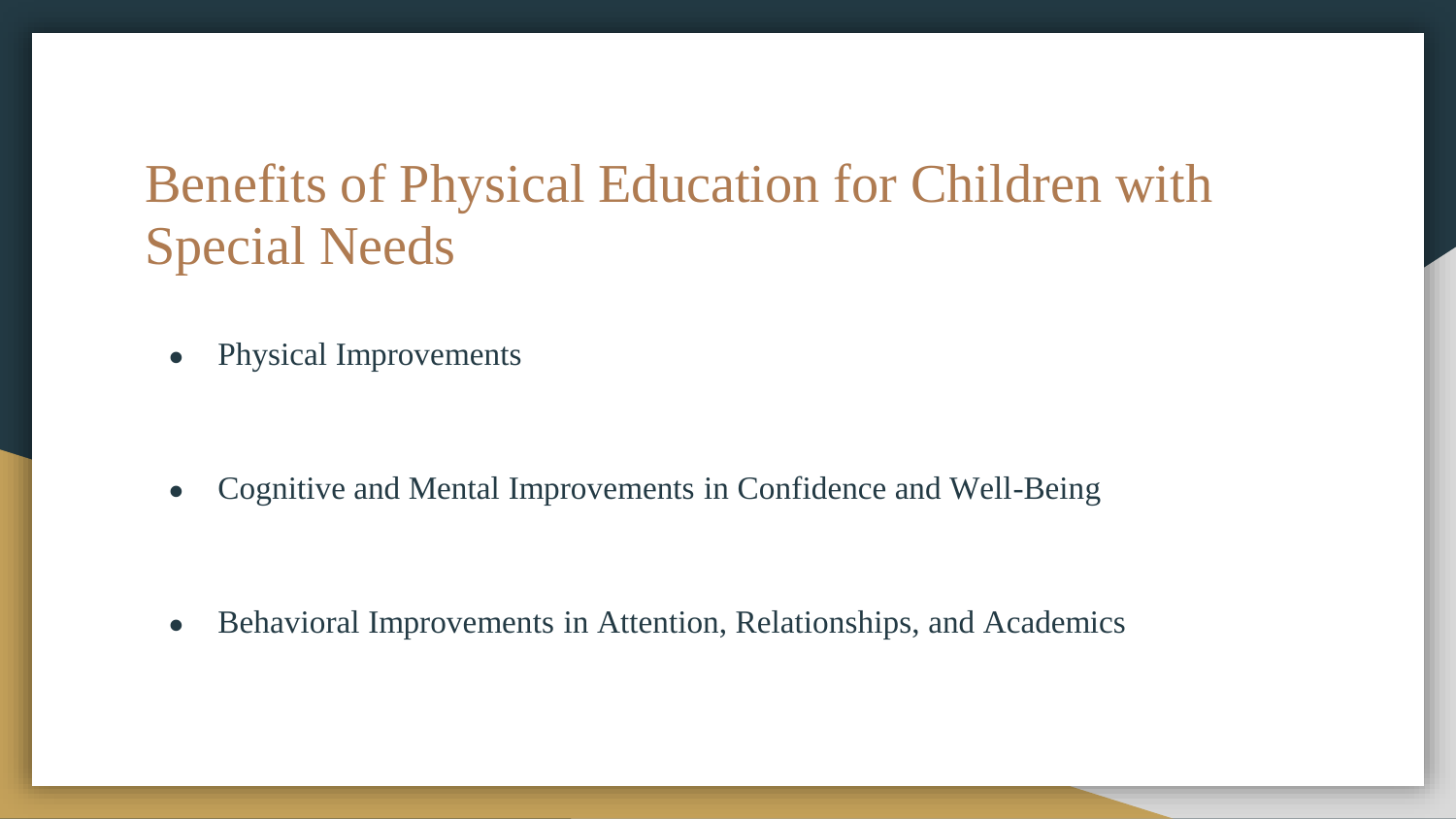#### Benefits of Physical Education for Children with Special Needs

- Exercise can provide significant benefits for children in all of the developmental stages of life. It only makes sense, then, that regular participation in physical education classes would also promote positive advancements in students with special needs.
- Research has shown that physical education programs can do a great deal to improve the lifestyle of children with special needs
	- Increase competency in gross motor skills, help to control obesity, improve self-esteem, encourage an active lifestyle, and maintain motivation in various areas of life.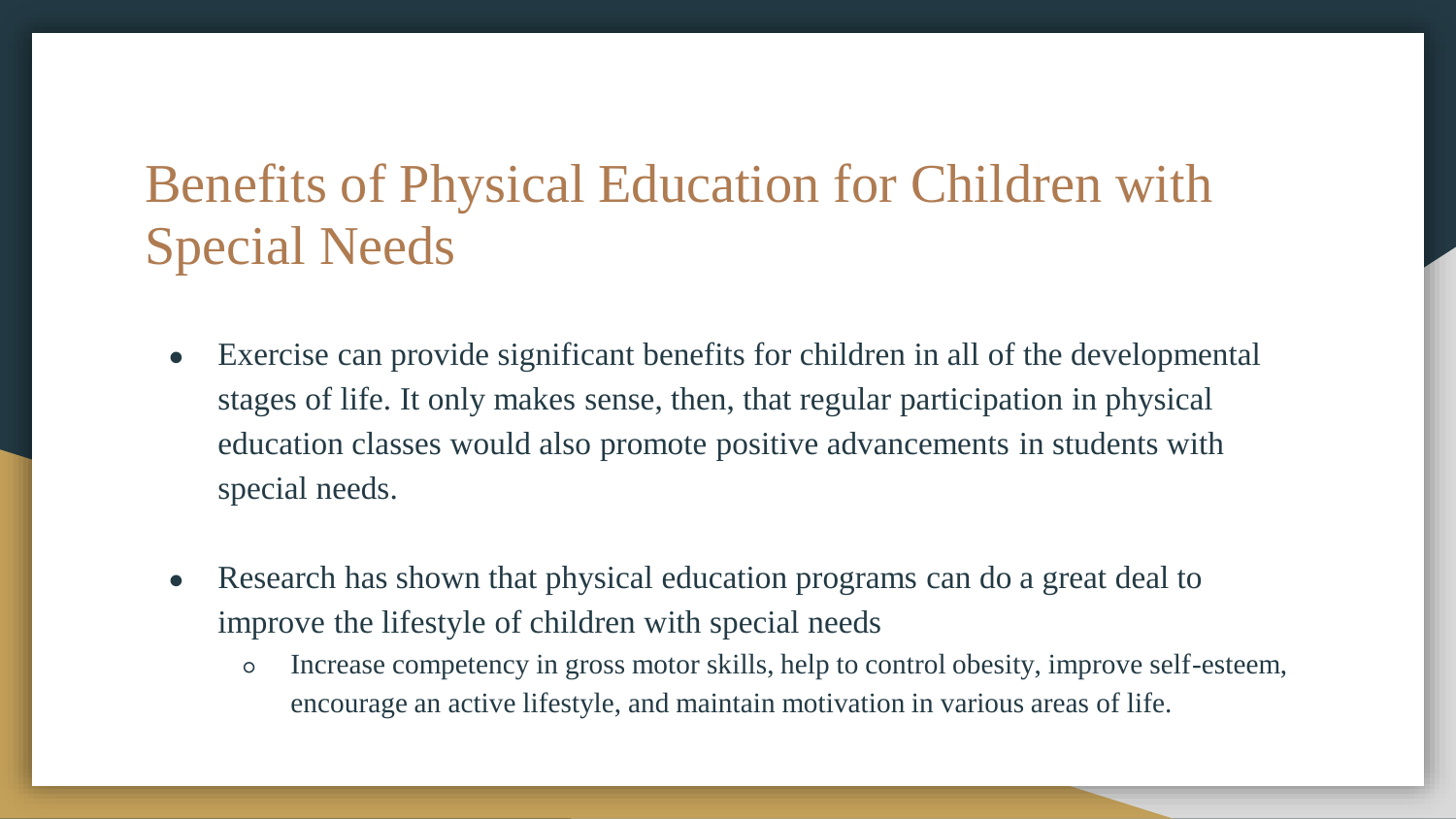### Indicators of a Quality K-12 School Programs

- Teacher qualifications/certifications
	- Wisconsin 860 Supplemental License
	- Certified Adapted Physical Educator (CAPE)
	- Wrights Law website information on APE and teacher certification in US
- Eligibility and Comprehensive Special Education Evaluation
	- Placement Options for Service Delivery
	- Least Restrictive Environment
	- Adapted physical education is a service, not a placement
	- Data-based decision making
	- Progress monitoring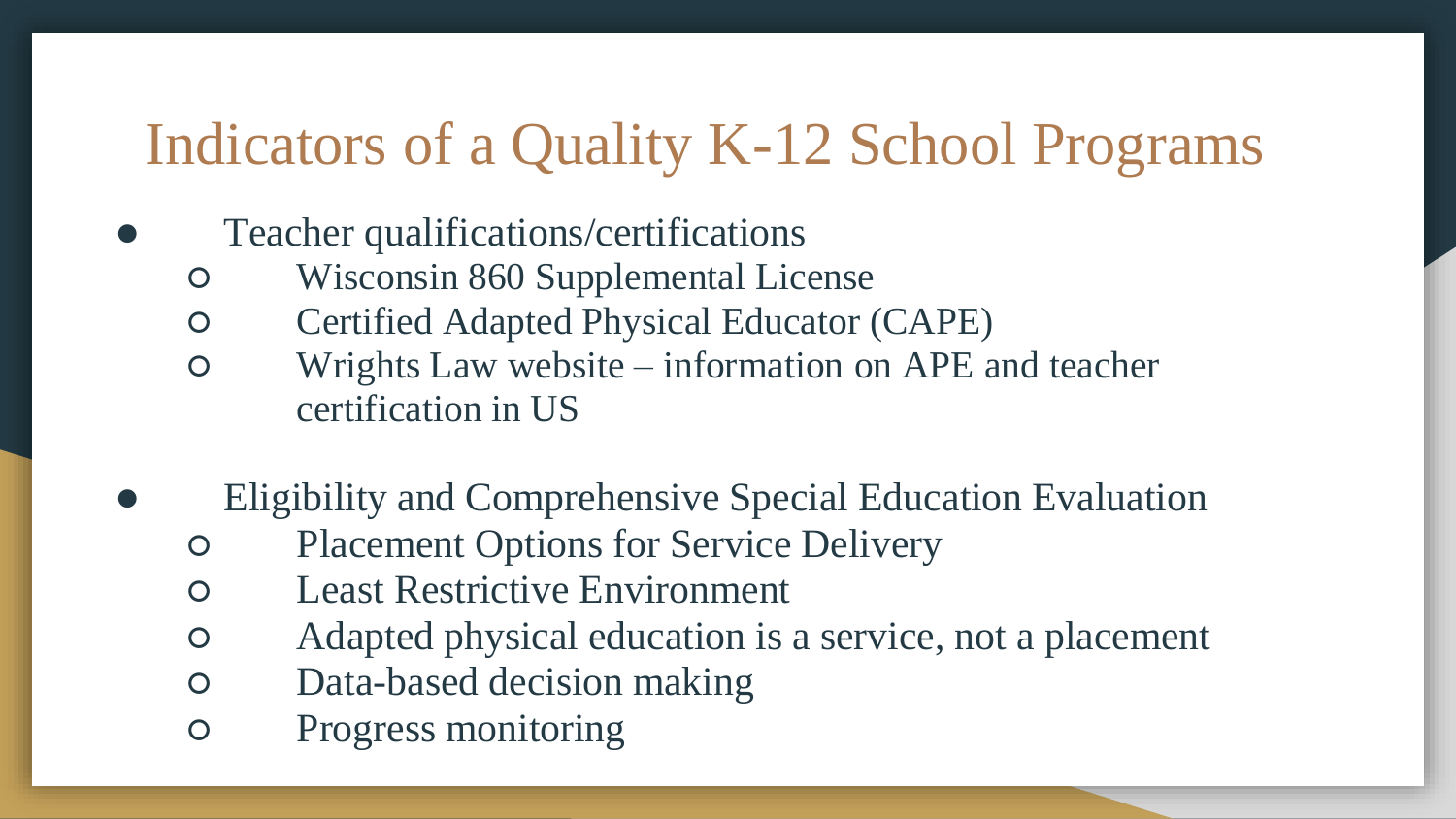#### Indicators of a Quality K-12 School Programs

- Eligibility Criteria
	- **SHAPE America recommends APE services if their** comprehensive score is 1.5 standard deviations below the mean on a norm-referenced test
	- Or at least two years below age level on criterionreferenced tests or other tests of physical and motor fitness.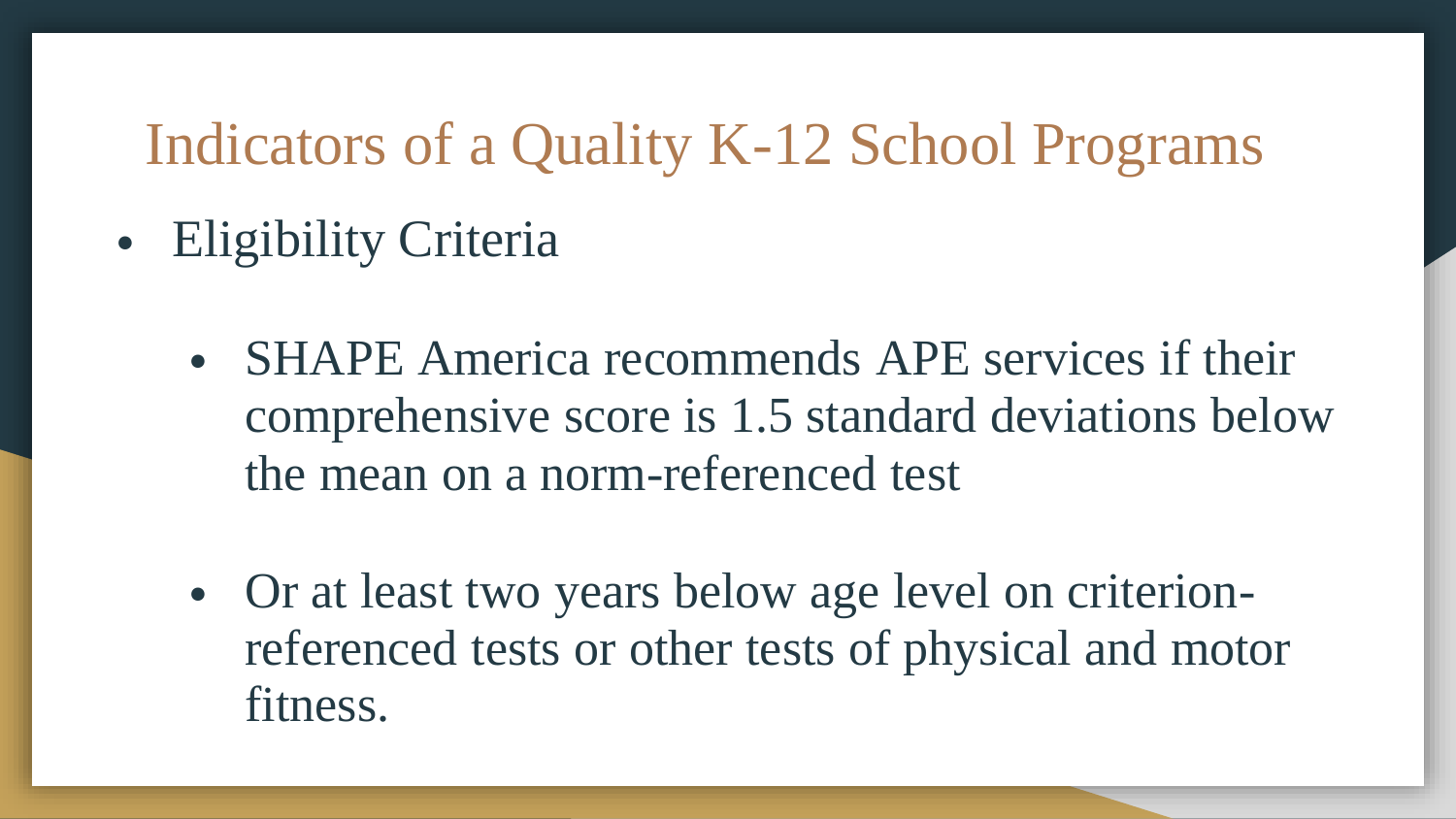#### Indicators of a Quality K-12 School Programs

#### **Placement Options for Service Delivery**

- Least Restrictive Environment
	- Continuum of settings
	- Personnel support options

#### **Adapted physical education is a service, not a placement**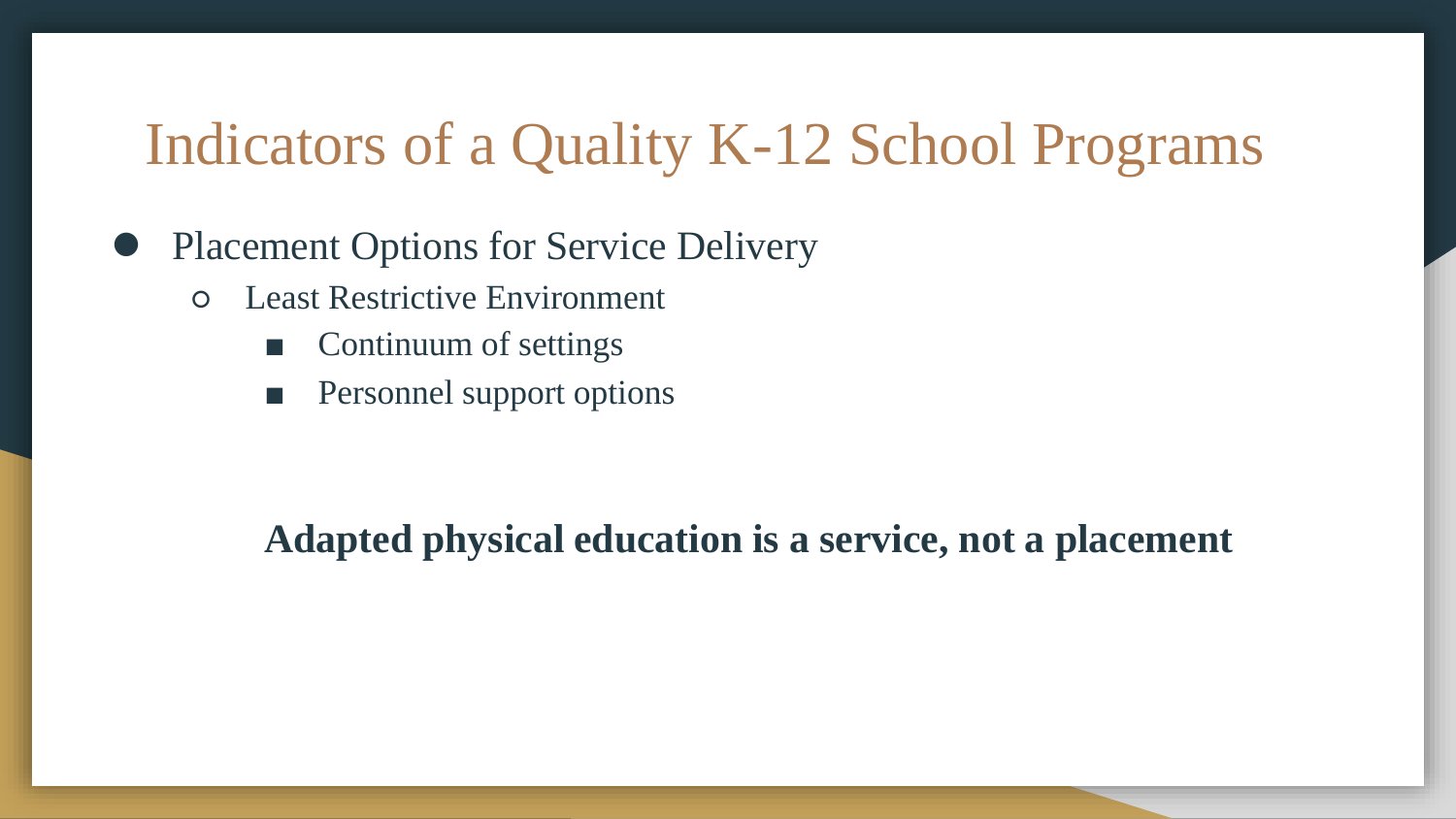#### Early Intervention - IDEA

- Under 34 CFR 300.108(c), "if specially designed physical education is prescribed in a child's IEP, the public agency responsible for the education of that child must provide the services directly or make arrangements for those services to be provided through other public or private programs."
- **OSEP** Letter of Clarification (2013).
- Thus, under Part B, "if physical education is specially designed to meet the unique needs of a child with a disability and is set out in that child's IEP, those services must be provided whether or not they are provided to other children in the agency."
- Furthermore, the requirements of Part B of the IDEA regarding IEPs for children with disabilities apply to preschool-aged children.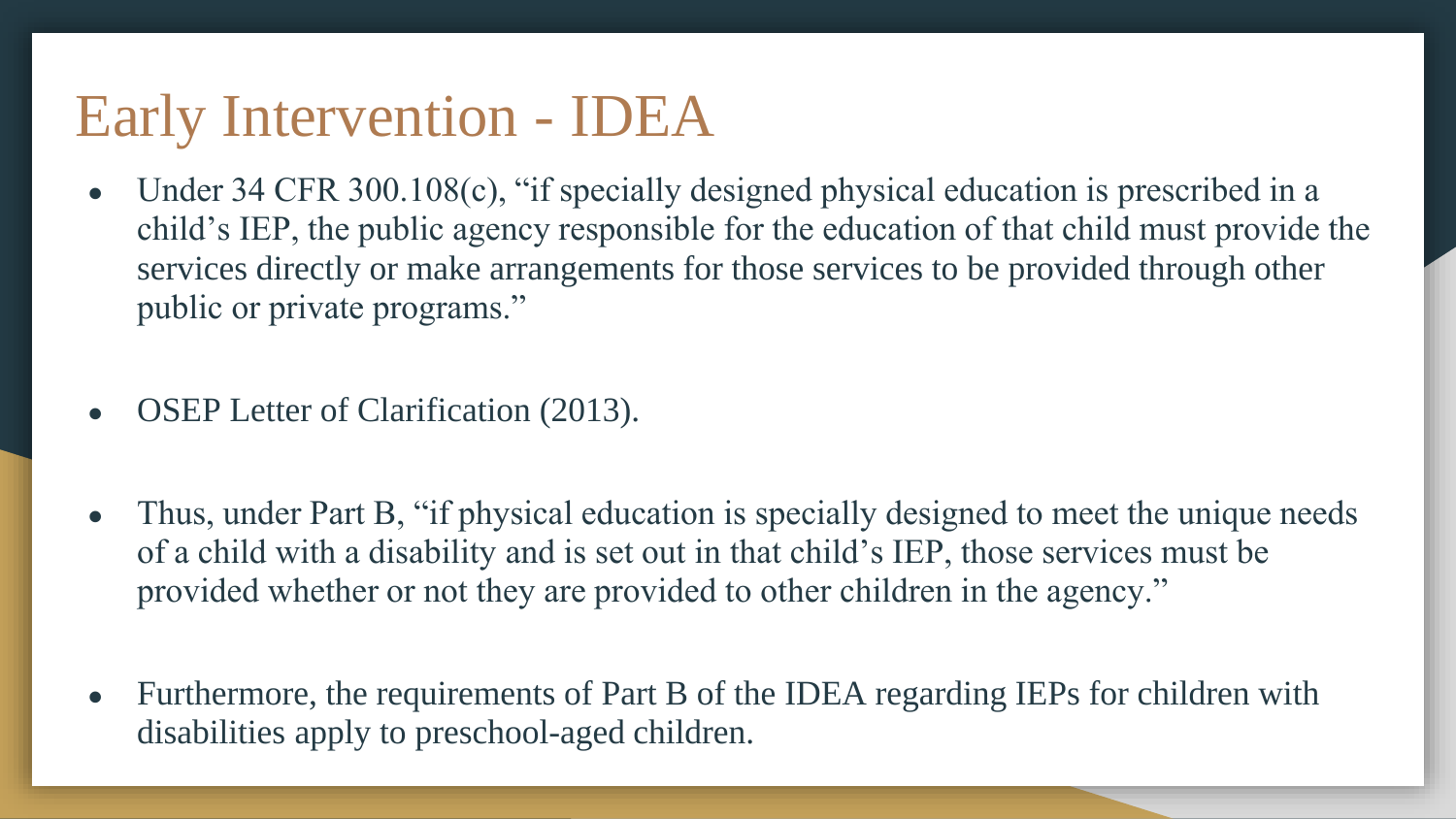## Early Intervention



- replace or duplicate occupation or physical therapy and vice-versa.
- Infants or toddlers may need APE to meet additional identified needs.
- The purpose of early intervention services is to "...promote all aspects of development of the infant/toddler with disabilities."
- IDEA key provision: Services for infants and toddlers, to the maximum extent appropriate, are provided in natural environments, including the home and community settings in which children without disabilities participate.
- Services are provided in a setting other than a natural environment only when early intervention cannot be achieved satisfactorily for the infant or toddler in a natural environment.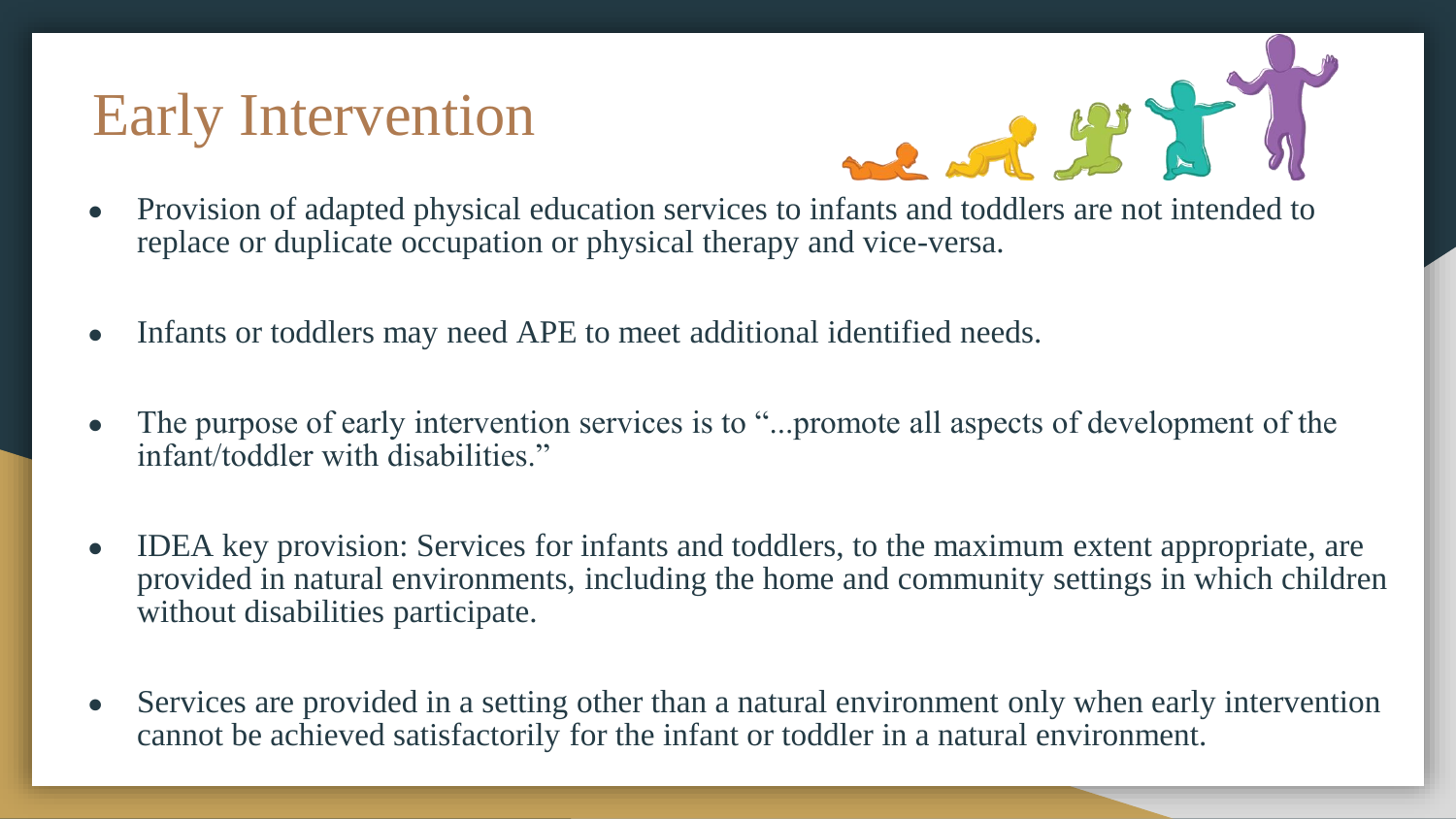#### Early Intervention - Access

- APE services may be provided to infants and toddlers (children under three years of age) by qualified personnel and must meet the other criteria delineated in IDEA '04, Part C Early Intervention.
- Federal law requires that states develop and implement plans to address the needs of developmentally disabled infants from birth through age two.
	- *Developmental disability (e.g., cerebral palsy, spina bifida, etc.) or born with "established risk," = infant/toddler individual with a disability as documented by an assessment.*
- A major goal of the law is to fully incorporate the family into the process of early intervention.
- Individualized Family Service Plan (IFSP) is used instead of the Individualized Education Program (IEP). The incorporation of the family into planning represents a sensitivity to both the needs of the family and those of the child. A multidisciplinary team that includes family members and is based on an assessment by that team develops the IFSP.

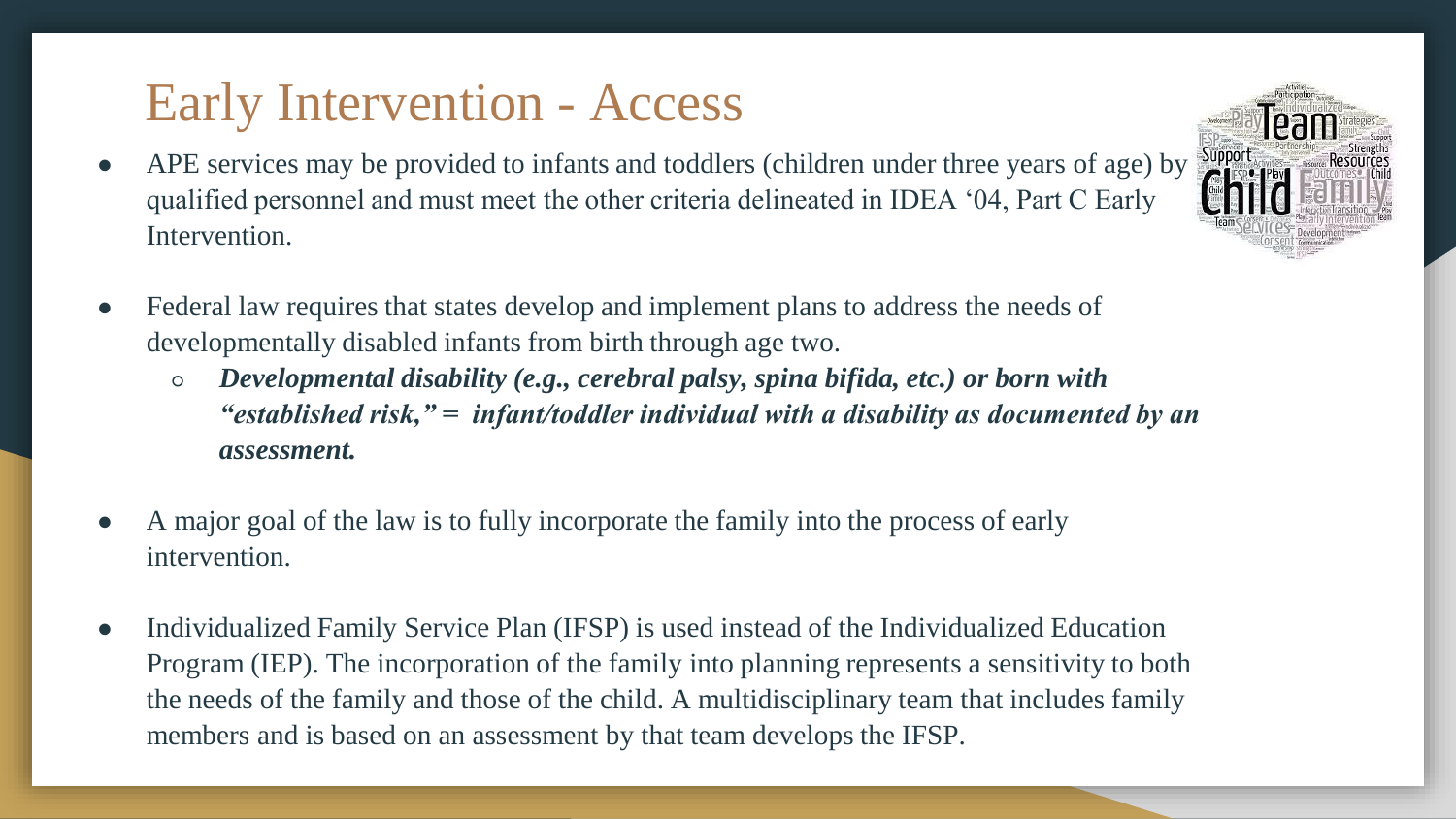#### Early Intervention

- APE for infants and toddlers involves a greater amount of assessment, provision of service in natural settings and collaborative consultation with families and other team members.
- Results in a smaller amount of direct instruction to individual children and may require more time per child than is needed for older children because of the differences in this age-appropriate service delivery system.
	- Approaches include child-or family-centered vs. teacher-directed learning
	- Opportunity for choice in activities
	- Self-initiated exploration
	- Experience with equipment
	- Incorporation of child's interest
- Administrators are advised to support scheduling and caseload assignment of adapted physical educators that reflect this service delivery model.

**Best Practice:** It is recommended that LEAs utilize trained and qualified APE teachers when providing services to infants and toddlers.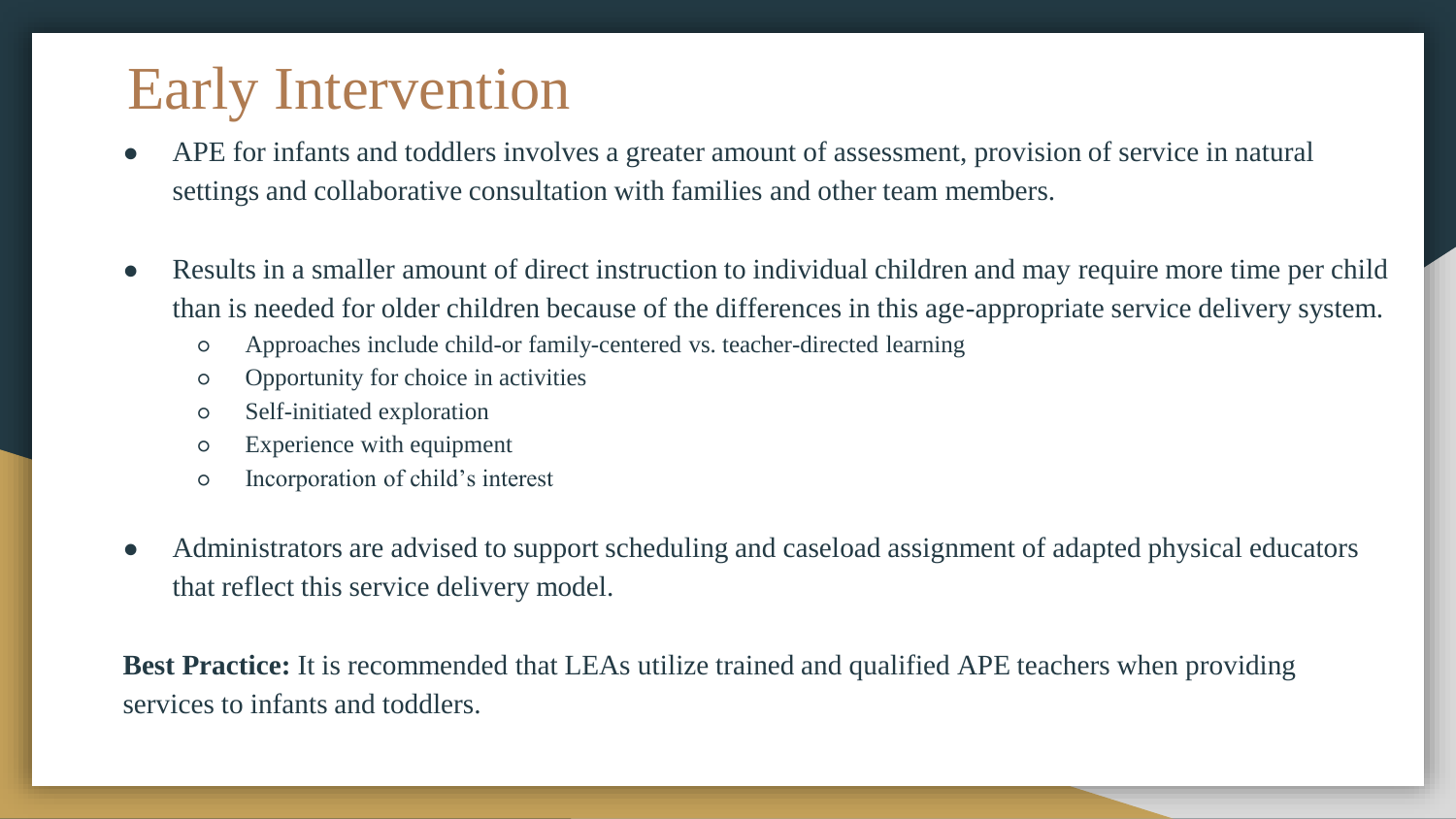#### SHAPE Guidelines for Infants (0-1 year)

- It's important that infants are given the opportunities to practice newly developed skills like rolling and crawling.
- Instructors and caregivers are responsible for creating safe and encouraging environments for these practices to occur.



#### **Infants**

- **Guideline 1:** Infants should interact with caregivers in daily physical activities dedicated to exploring movement and environment.
- **Guideline 2:** Caregivers place infants in settings that encourage and stimulate movement experiences.
- **Guideline 3:** Physical activity should promote skill development in movement.
- **• Guideline 4:** Placed in environments that exceeds/meets safety standards for performing large-muscle activities.
- **• Guideline 5:** Those in charge are responsible for understanding the importance and promotion of physical activity and movement skills through provided structured/unstructured physical activity.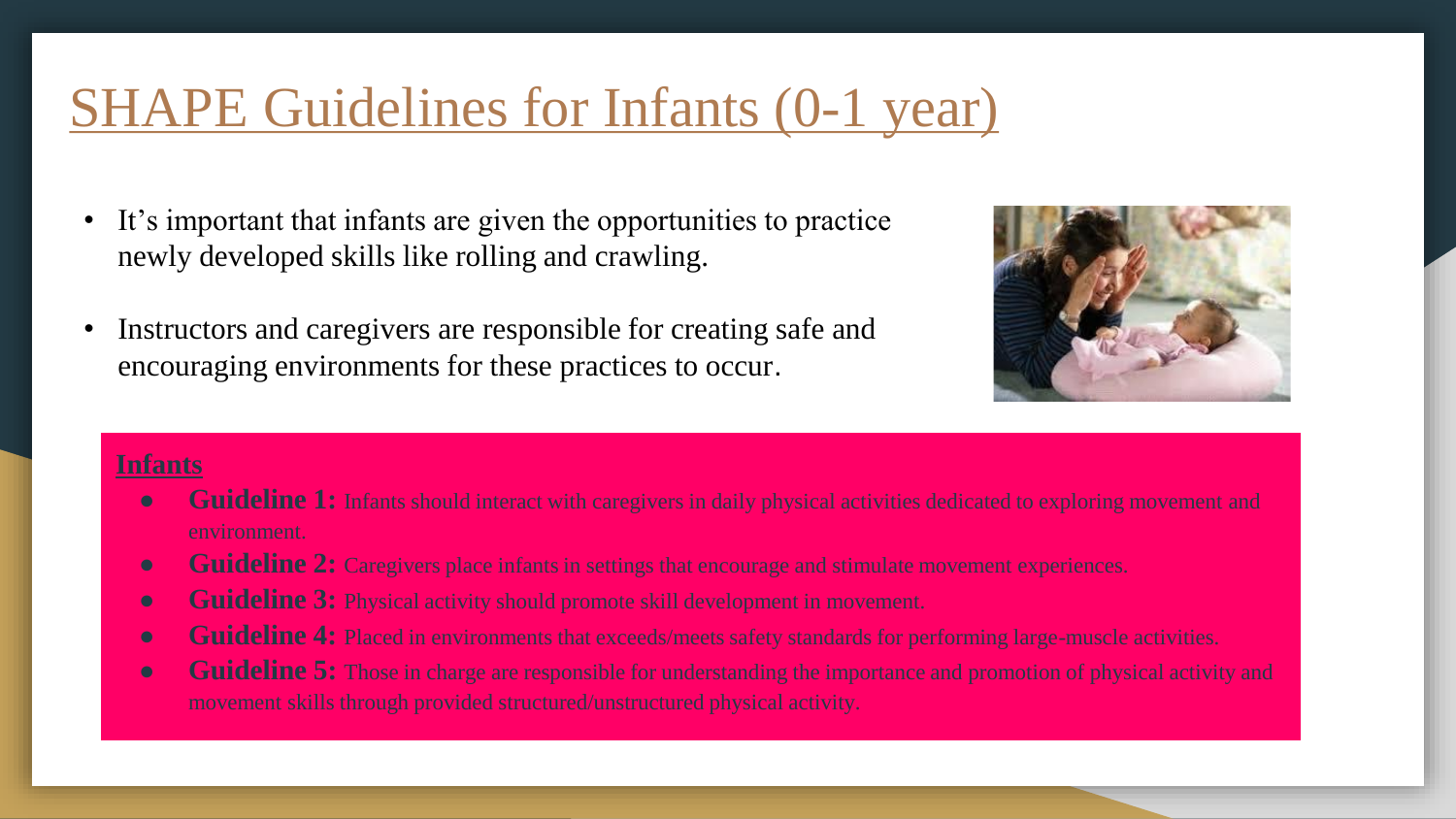### SHAPE Guidelines for Toddlers (1-3 years)

- Environmental opportunities greatly influence practices.
- Try setting out equipment, acting out stories, or chasing games.



#### **Toddlers**

- **Guideline 1:** Toddlers should engage in a total of at least 30 minutes of physical activity each day.
- **Guideline 2:** Engage in at least 60 minutes per day of unstructured physical activity and should not be sedentary for more than 60 minutes at a time.
- **Guideline 3:** Given ample opportunities to develop movement skills that serve as the building-blocks for future motor skillfulness.
- **Guideline 4:** Given access to indoor and outdoor areas that meet/exceeds safety standards.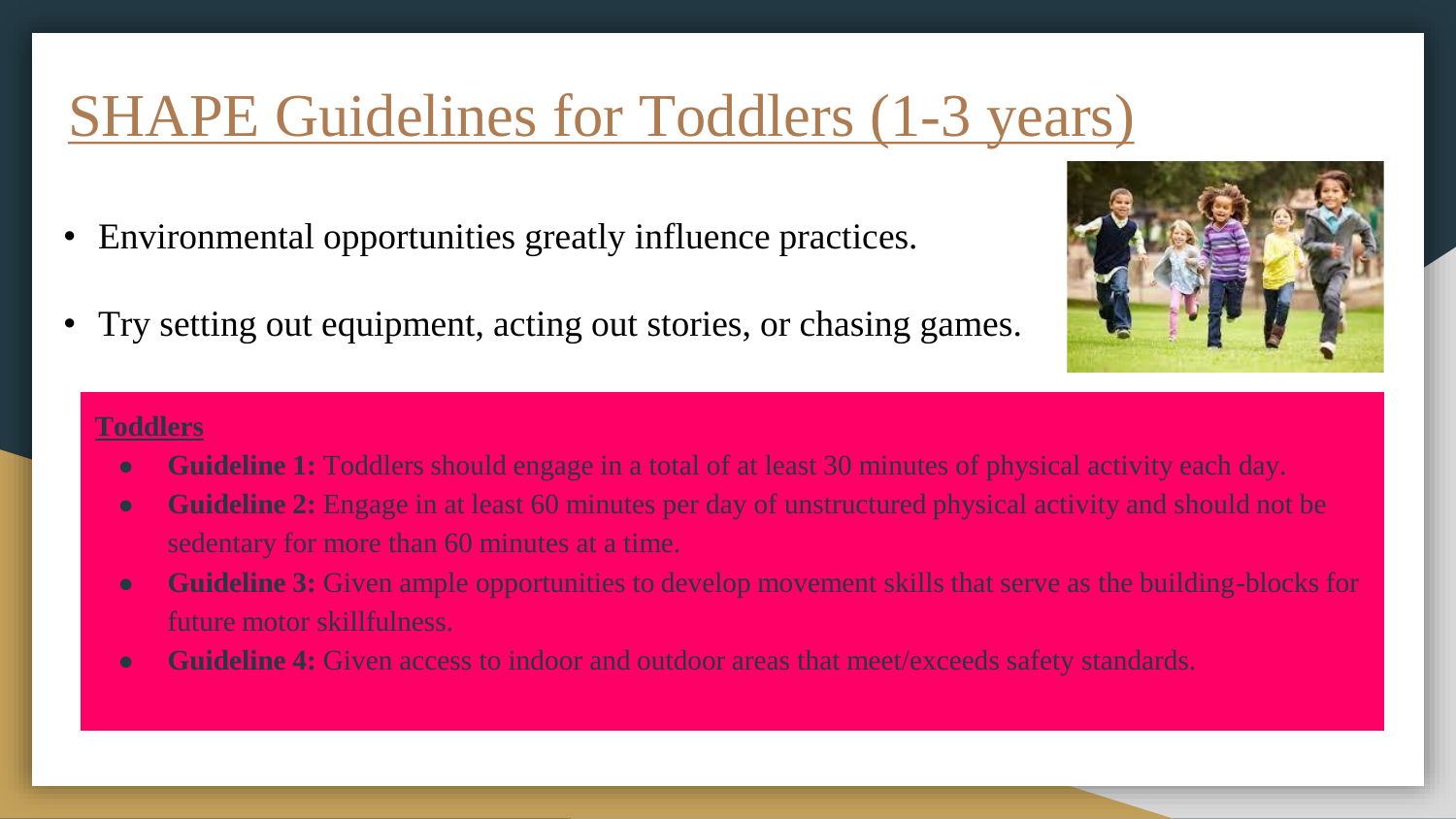## Additional Resources

- **Wright's Law – Physical Education for Students with Disabilities**
	- <https://www.wrightslaw.com/info/pe.index.htm>
- **OSEP Policy Papers** 
	- Substituting required physical education services by related services
		- <https://sites.ed.gov/idea/files/osep-letter-to-tymeson-05-12-2021.pdf>
	- Physical education as part of a preschool student's IEP
		- [https://sites.ed.gov/idea/files/idea/policy/speced/guid/idea/memosdcltrs/13-004807r-wi](https://sites.ed.gov/idea/files/idea/policy/speced/guid/idea/memosdcltrs/13-004807r-wi-tymeson-apefinal-7-31-13.pdf)tymeson-apefinal-7-31-13.pdf
- **Zero to Three** 
	- o <https://www.zerotothree.org/>
- **Wisconsin Birth to Three** 
	- <https://www.dhs.wisconsin.gov/birthto3/family/index.htm>